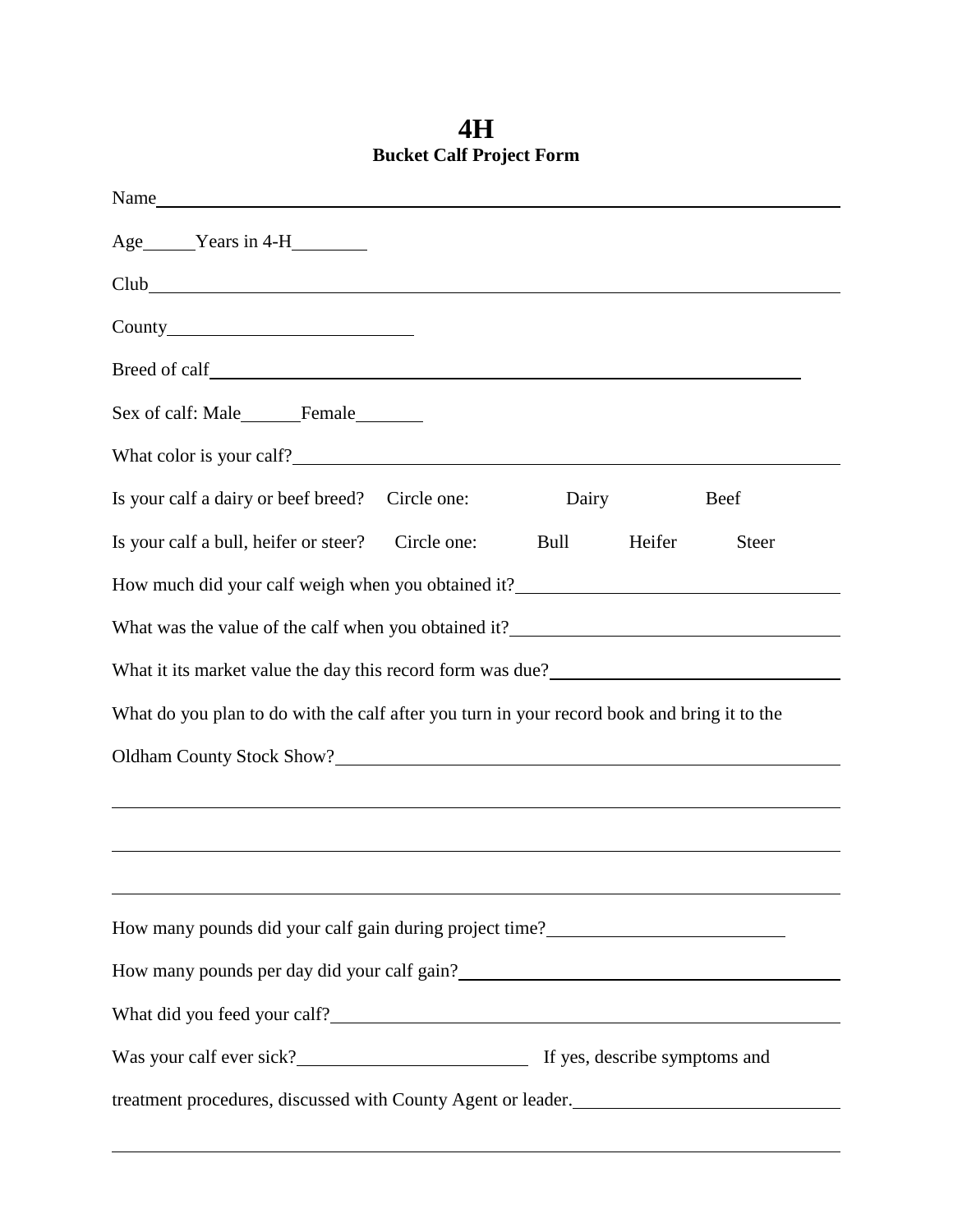| What do you feel you learned about raising livestock?                          |
|--------------------------------------------------------------------------------|
|                                                                                |
|                                                                                |
| Did you keep in contact with your County Agent or project leader for guidance? |
| Did you enjoy this project? Explain.                                           |

Beginning Picture Ending Picture

 $\overline{a}$ 

 $\overline{a}$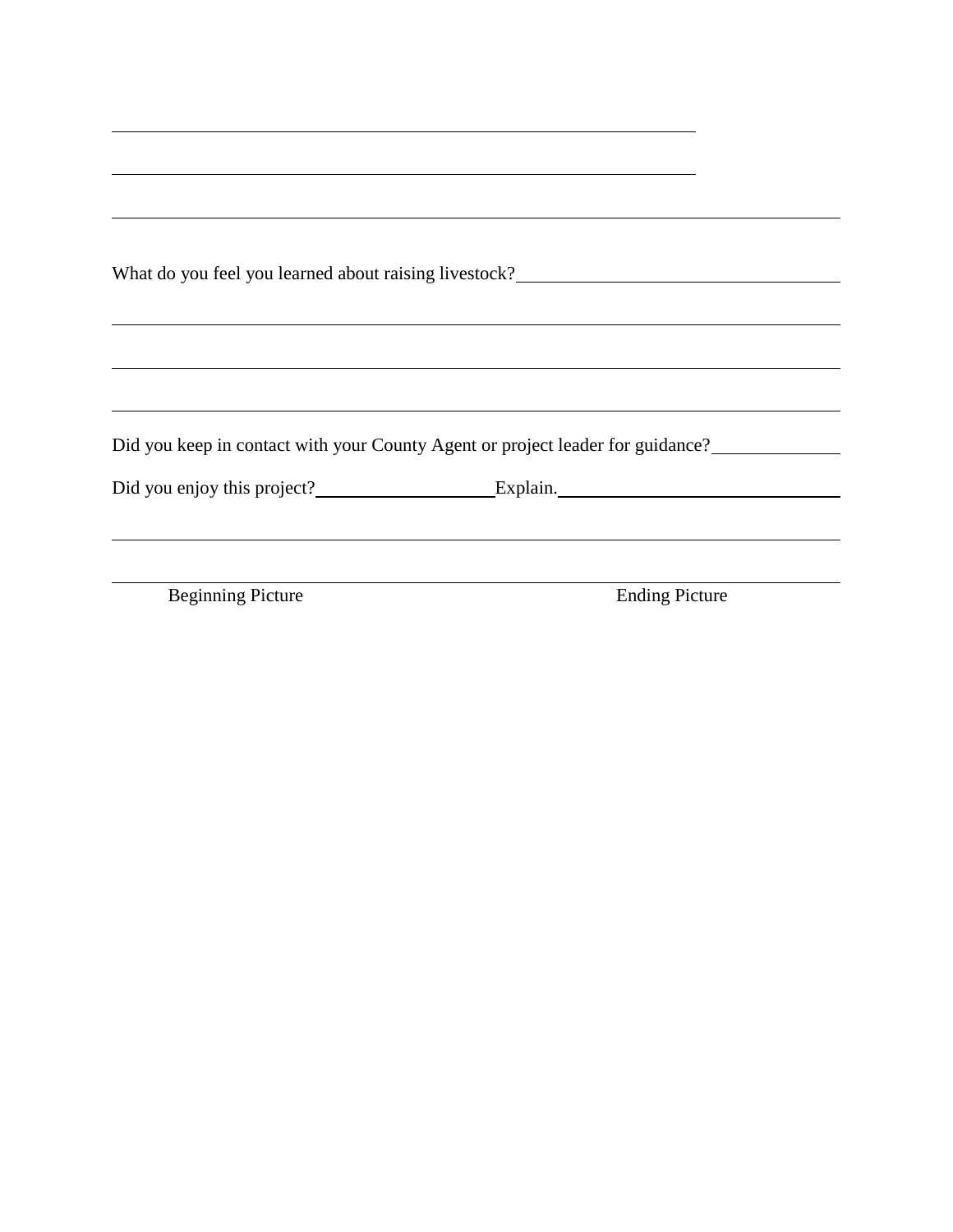## **Production Records**

| Date | Cost | Description (feed, medication, etc.) | Total |
|------|------|--------------------------------------|-------|
|      |      |                                      |       |
|      |      |                                      |       |
|      |      |                                      |       |
|      |      |                                      |       |
|      |      |                                      |       |
|      |      |                                      |       |
|      |      |                                      |       |
|      |      |                                      |       |
|      |      |                                      |       |
|      |      |                                      |       |
|      |      |                                      |       |
|      |      |                                      |       |
|      |      |                                      |       |
|      |      |                                      |       |
|      |      |                                      |       |
|      |      |                                      |       |
|      |      |                                      |       |
|      |      |                                      |       |
|      |      |                                      |       |
|      |      |                                      |       |